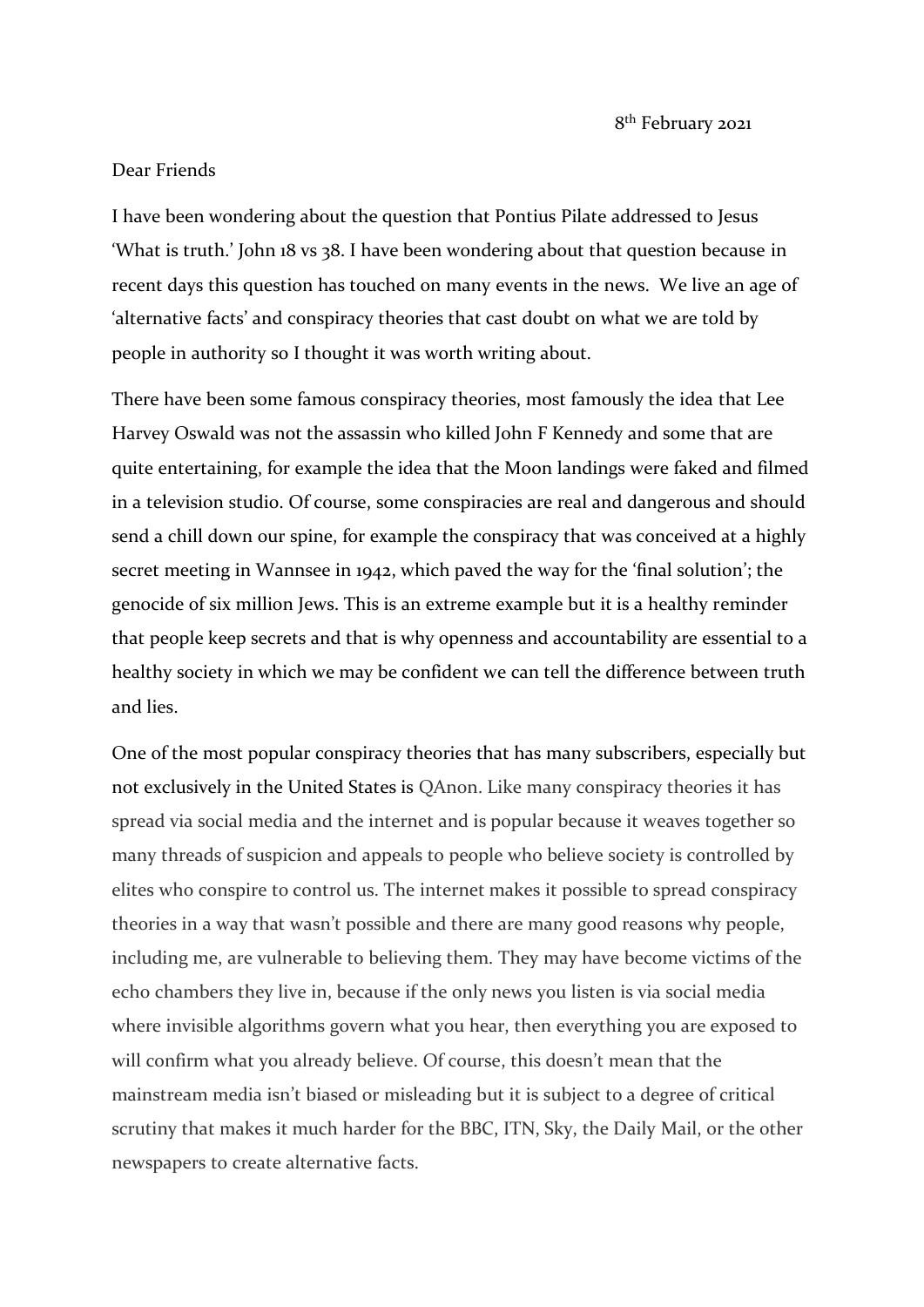Of course, you may be wondering what an alternative fact is? After the inauguration of Donald Trump as president of the USA, the White House said that more people had attended this ceremony than any presidential inauguration in history. This was demonstrably untrue, anybody could tell just by looking at their television, but when a counsellor to the new president Kellyanne Conway was interviewed she defended the statement by saying it was an 'alternative fact.' Of course, this is nonsense but it set the pattern for a string of falsehoods which people believed because it fitted their preconceptions, culminating in the invasion of the Capital buildings in Washington D.C. by a mob who believed their recent election was stolen, despite there being no evidence that this is true.

It may be no accident that conspiracy theories like this take hold in the United States but that doesn't mean we are immune. In the United Kingdom we have been exposed to conspiracy theories that have sought to explain coronavirus that has led sceptics to invade hospital wards to show the pandemic is a hoax and others to believe that the new 5 G masts have caused the epidemic. For some people this sounds like madness but then, who would have believed eighteen months ago that for much of 2020 and 2021 whole nations like ours would be living under severe lockdowns? The desire to understand and explain what is happening, to discern its real significance is very human and very helpful. The question we all face is where do we go when we want to understand? Who do we trust and how do we know they are trustworthy?

This question is especially important because in the course of the next year we will all be offered one of the new coronavirus vaccines and in order to build up 'herd immunity' we need as many people as possibly can to take the vaccine. This means that we are protected as individuals because we have received the vaccine and we are protected as a society because coronavirus will be denied the opportunity to spread.

For some people this is a no brainer, but other people will wonder is it safe. That question is a good question and it helps to understand the way science works. Science works by peer review. In other words, no scientist or group of scientists can publish their research as if it were a fact without that research being extensively peer reviewed which means other scientists have to carefully read and interrogate the research to see if it will stand up to the highest standards of critical scrutiny. If it doesn't the research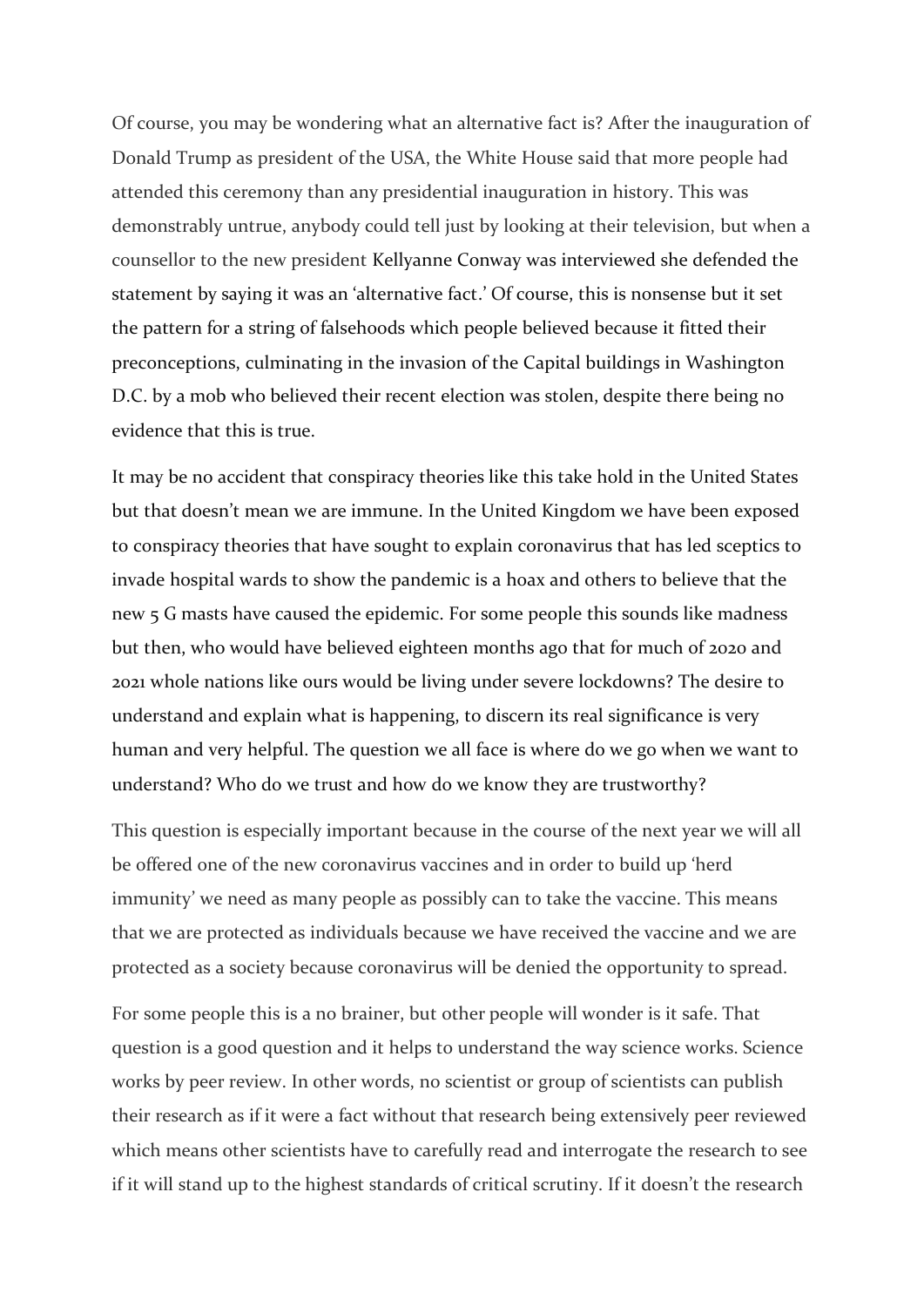cannot be published. When that research leads to a new product such as a new vaccine it has to undergo clinical trials before it is authorised for public use and these trials are careful to consider the likely side effects of any new vaccine and who might be vulnerable to them. The new coronavirus vaccines have been developed with remarkable speed because of the pandemic but that doesn't mean that the drug companies or the medical authorities have not taken great care about them.

This won't prevent people spreading conspiracy theories. Among these are the idea that what is really being injected is a microscopic chip that the government will use to control us and the idea that there could be serious side effects. The microchip idea may appeal to people who feel alienated and excluded from society but it's not true. The story about side effects will play into the reasonable fears people have about side effects of the vaccine. I have heard about one of the alleged side effects several times. It's something that can happen to people for a whole variety of reasons and it can happen suddenly and unexpectedly, so if happened to you at about the same time as you received the vaccine then it's no surprise you might think the vaccine caused it. Whenever we hear something that seems to play into our fears it's always worth investigating and asking if the information you are being given is trustworthy

I believe we can trust the science. I am saddened when I hear of people saying that that it is wrong for people to choose the vaccine over faith in God who will keep them safe. I want to gently reply that God who is the God of all truth has gifted humankind the intelligence to create vaccines that will keep us safe. There is a spiritual dimension to the current situation for God is our ultimate refuge and stronghold but that doesn't mean God is opposed to science. Of course, we should use our minds to ask intelligent questions while believing in in the goodness of God and the provision of God for our needs. He does this in many ways, including the wonders of science.

As Christians this is especially important because we are commanded to love our neighbours. When we are vaccinated, we are protecting our families, our friends, our neighbours, and our colleagues. It is an act of love.

I'm really happy that many of our older members at New North Road have received he vaccine and hope that all of he most vulnerable people for you may be concerned will